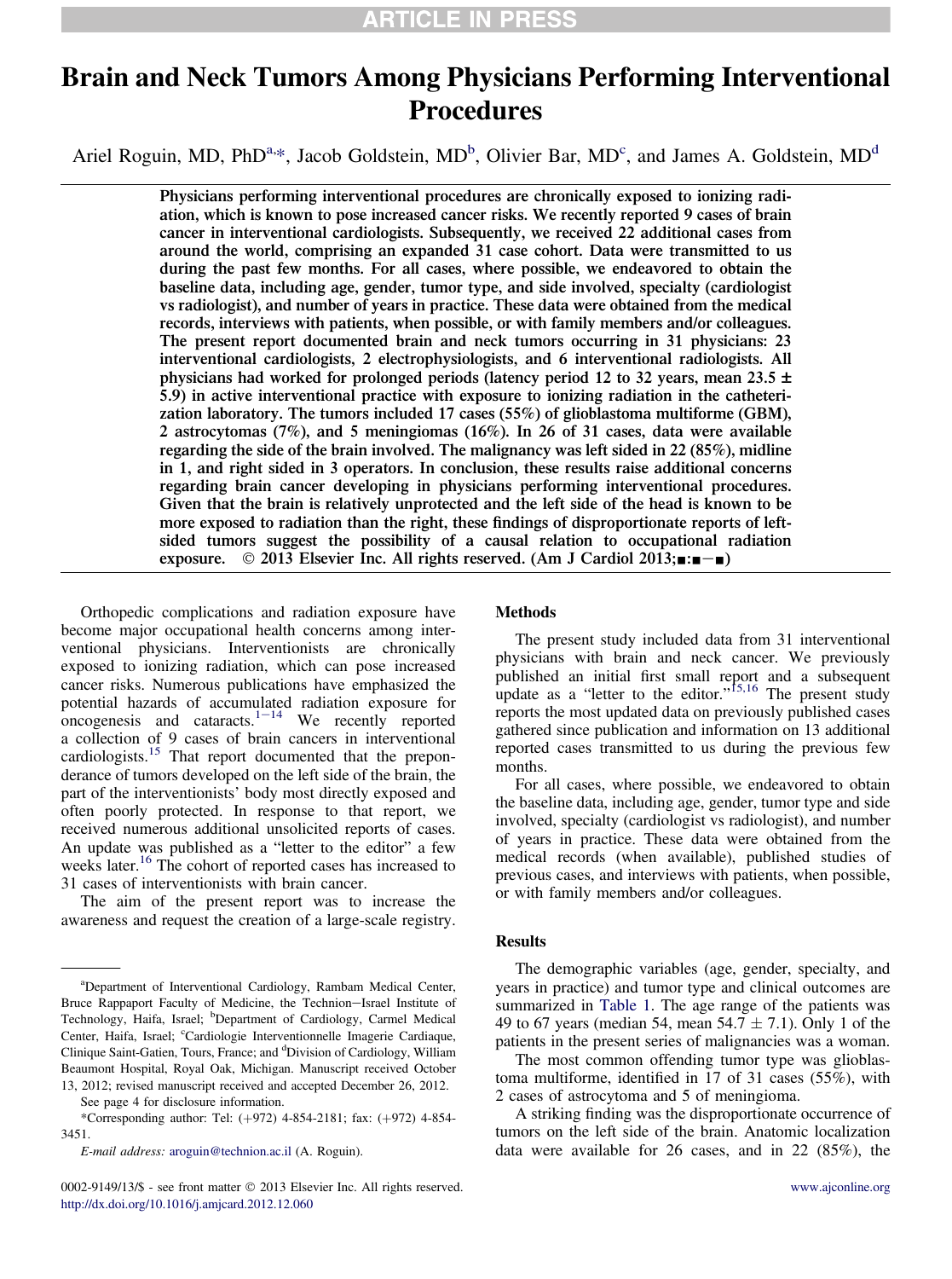<span id="page-1-0"></span>

| Table 1                 |
|-------------------------|
| Patient characteristics |

|                | Country                  | Year<br>Diagnosed | Age at<br>Diagnosis<br>(yrs) | Gender | Radiation<br>Exposure<br>(Latency<br>Period) (yrs) | Tumor Type              | Side Involved          | Occupation                        | Prognosis    | Age at<br>Death (yrs) | Survival After<br>Diagnosis | Reference       |
|----------------|--------------------------|-------------------|------------------------------|--------|----------------------------------------------------|-------------------------|------------------------|-----------------------------------|--------------|-----------------------|-----------------------------|-----------------|
|                | Toronto, Canada          | 1997              | 62                           | М      | 20                                                 | <b>GBM</b>              | Left side              | IC                                | Died in 1999 | 64                    | 2 yrs                       | 13,15           |
| $\overline{2}$ | Toronto, Canada          | 1997              | 53                           | M      | 20                                                 | <b>GBM</b>              | Left side              | IC                                | Died in 1999 | 55                    | 4 yrs                       | 13,15           |
| 3              | Haifa, Israel            | 1998              | 48                           | M      | 12                                                 | Meningioma              | Left temporal          | IC                                | Alive        |                       |                             | 15              |
| $\overline{4}$ | Paris, France            | 2001              | 56                           | M      | 25                                                 | <b>GBM</b>              | Left temporal          | IC                                | Died in 2005 | 59                    | 4 yrs                       | 15              |
| 5              | Paris, France            | 2005              | 49                           | M      | 22                                                 | <b>GBM</b>              | Left temporo-occipital | IC                                | died in 2006 | 50                    | $16 \text{ mo}$             | 15              |
| 6              | Haifa, Israel            | 2009              | 62                           | M      | 32                                                 | <b>GBM</b>              | Left frontal           | IC                                | Died in 2010 | 63                    | $11$ mo                     | 15              |
| $\overline{7}$ | Sweden                   | <b>NA</b>         |                              | M      | 20                                                 | Acoustic neurinoma      | <b>NA</b>              | $\ensuremath{\mathsf{IR}}\xspace$ |              |                       |                             | 14,15           |
| 8              | Sweden                   | NA                |                              | M      | 28                                                 | Meningioma              | <b>NA</b>              | IR                                |              |                       |                             | 14,15           |
| 9              | Sweden                   | <b>NA</b>         |                              | M      | 31                                                 | Oligodendroma           | NA                     | $\ensuremath{\mathsf{IR}}\xspace$ |              |                       |                             | 14,15           |
| 10             | London, UK               | 2009              | 62                           | M      | 27                                                 | Parotids                | Left                   | IC                                |              |                       |                             | 16              |
| 11             | Zürich, Switzerland      | 2009              | 53                           | M      | 20                                                 | <b>GBM</b>              | Left frontal           | Pediatric EP                      | Died in 2010 | 54                    | $14 \text{ mo}$             | 16              |
|                | 12 Virginia              | 2009              | 67                           | M      | 29                                                 | <b>GBM</b>              | Left                   | EP                                | Alive        |                       |                             | 16              |
| 13             | Dundee, Scotland         | 2007              | 59                           | M      | 29                                                 | Astrocytoma             | Left                   | IC                                | Died in 2009 | 61                    | 2 yrs                       | 16              |
| 14             | Kentucky                 | 2008              | 54                           | M      | 22                                                 | <b>GBM</b>              | Left                   | $\rm{IC}$                         | Died in 2010 | 56                    | 2 yrs                       | 16              |
| 15             | <b>Illinois</b>          | 2003              | 65                           | M      | 32                                                 | <b>GBM</b>              | Midline                | IC                                | Died in 2005 | 67                    | 2 yrs                       | 16              |
| 16             | Gainesville, Florida     | 1990s             | $\sim$ 40                    | M      | $\sim$ 10                                          | <b>GBM</b>              | Left occipital lobe    | IC                                |              | <b>NA</b>             |                             | 16              |
| 17             | West of Scotland         | 2008              | 52                           | Female | <b>NA</b>                                          | <b>GBM</b>              | Left frontal           | Radiologist                       | Died in 2009 | 53                    | 1 yr                        | $16 + new data$ |
| 18             | West of Scotland         | 2011              | <b>NA</b>                    | M      | NA                                                 | <b>GBM</b>              | Left temporal          | IR                                | Alive        |                       |                             | $16 + new data$ |
| 19             | Leipzig, Germany         | 2005              | 55                           | M      | 20                                                 | <b>GBM</b>              | Right                  | IC                                |              | 56                    | 1 yr                        | <b>New</b>      |
| 20             | Homburg, Germany         | 2010              | 54                           | M      | 25                                                 | Astrocytoma (grade III) | Left                   | $\rm{IC}$                         | Alive        |                       |                             | New             |
| 21             | Linköping, Sweden        | 2009              | 49                           | M      | 12                                                 | <b>GBM</b>              | Left frontal lobe      | IC                                | Died in 2011 | 49                    | 2 yrs                       | New             |
| 22             | Santa Monica, California | 2006              | 52                           | M      | 21                                                 | <b>GBM</b>              | Left                   | $\rm{IC}$                         | Died in 2007 | 53                    | 2 yrs                       | New             |
| 23             | California               | 2008              | 71                           | M      | 22                                                 | Glioma                  | Left temporal          | IC                                | Alive        |                       |                             | New             |
| 24             | Maryland                 | 2012              | 57                           | M      | 26                                                 | Meningioma              | Right                  | IR                                | Alive        |                       |                             | New             |
| 25             | Belgium                  | 1990s             | <b>NA</b>                    | M      | NA                                                 | <b>GBM</b>              | NA                     | IC                                | Died         | <b>NA</b>             |                             | New             |
| 26             | Belgium                  | 1990s             | <b>NA</b>                    | M      | NA                                                 | <b>GBM</b>              | NA                     | IC                                | Died         | NA                    |                             | <b>New</b>      |
| 27             | Ireland                  | 2011              | 55                           | M      | 31                                                 | Neck lymphoma           | Left                   | $\rm{IC}$                         | Alive        |                       |                             | <b>New</b>      |
| 28             | Israel                   | 2012              | 62                           | M      | 32                                                 | Parotids                | Right                  | $\rm{IC}$                         | Alive        |                       |                             | <b>New</b>      |
| 29             | Germany                  | 2003              | 49                           | М      | 19                                                 | Meningioma              | Left                   | $\rm{IC}$                         | Alive        |                       |                             | <b>New</b>      |
| 30             | Middle East              | 2009              | 62                           | M      | 30                                                 | Meningioma              | Left                   | IC                                | Alive        |                       |                             | New             |
|                | 31 Middle East           | 2009              | 52                           | M      | 19                                                 | Tonsillar tumor         | Left                   | IC                                | Alive        |                       |                             | New             |

EP = electrophysiologist; F = female; GBM = glioblastoma multiforme; IC = invasive cardiologist; IR = invasive radiologist; M = male; NA = not available.

The American Journal of Cardiology (www.ajconline.org) The American Journal of Cardiology [\(www.ajconline.org](http://www.ajconline.org))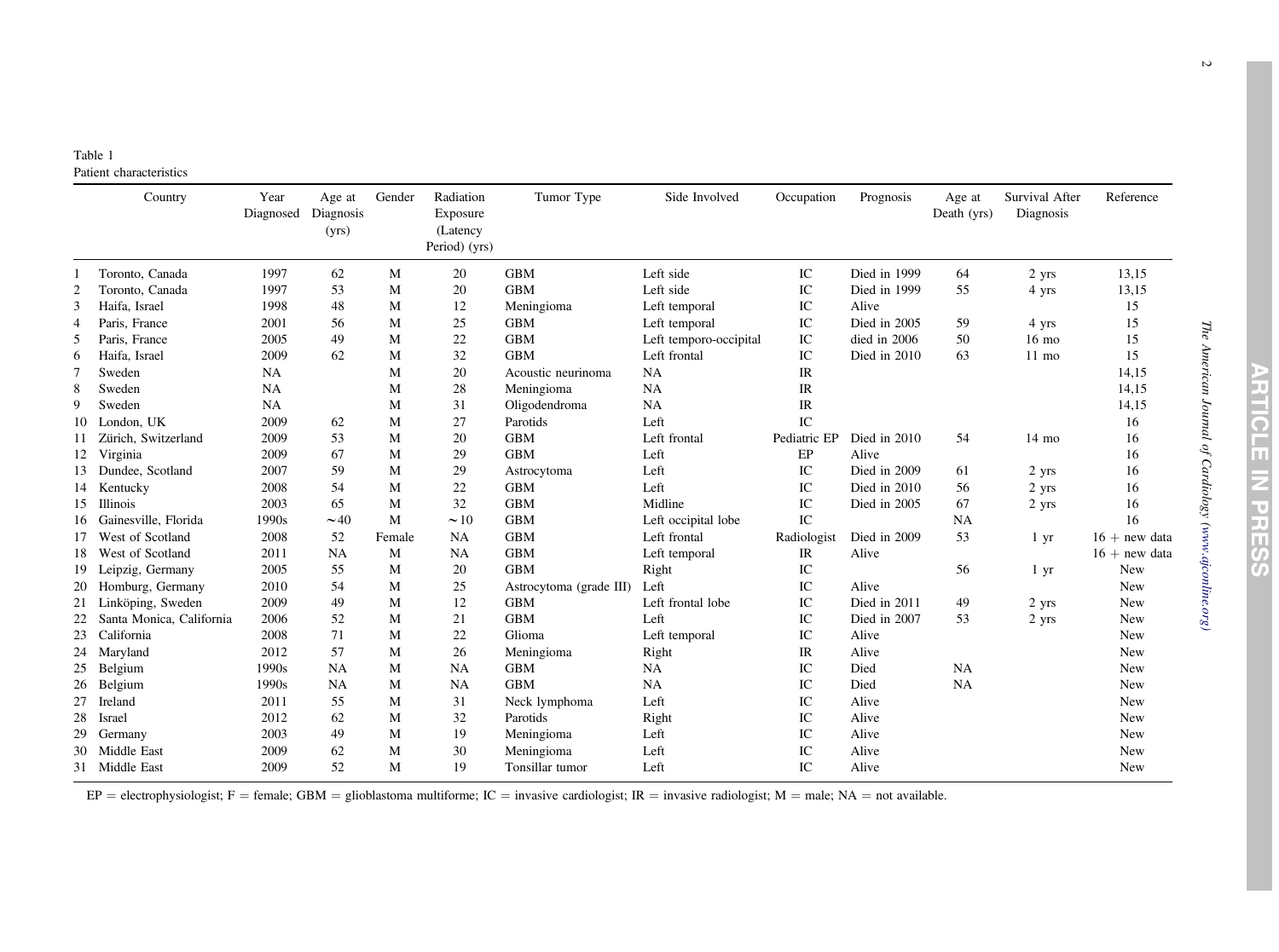malignancy was left sided. The tumor was midline in 1 interventional cardiologist (who had performed most cases using the Sones technique in which the head was typically centered nearest the x-ray source). The tumor was right sided in 3 operators (2 cardiologists and 1 radiologist).

The mean number of years in active interventional practice was  $23.5 \pm 5.9$  years. The latency period from the start of work until the cancer diagnosis was 12 to 32 years (median 22). Data were unavailable regarding the years in practice for 5 patients.

### **Discussion**

The present observations have expanded those of recent previous reports of brain and neck cancer in interventional physicians.<sup>[13](#page-3-0)–[16](#page-3-0)</sup> Occupational radiation exposure and the orthopedic complications from wearing the heavy leaded aprons necessary to limit such exposure risk have become major concerns among physicians performing interventional procedures.<sup>[6](#page-3-0)-[9,17](#page-3-0)-[20](#page-3-0)</sup> The present findings raise additional concern regarding occupational radiation exposure-induced malignancies. $21-\frac{29}{9}$  $21-\frac{29}{9}$  $21-\frac{29}{9}$  $21-\frac{29}{9}$  Furthermore, the preponderance of tumors were glioblastoma multiforme, meningiomas, or astrocytomas, all malignancies known to be associated with radiation exposure. $30-33$  $30-33$  $30-33$ 

The most striking finding in the present report was the disproportionate number of tumors on the left side of the brain, the region of the head known to be more exposed to radiation and least protected by traditional shielding. The incidence in Europe and North America for glioblastoma multiforme has been 2 to 3 cases per 100,000 and for symptomatic meningioma has been approximately 2 cases per 100,000. All these malignancies have an equal distribution between the left and right sides. Performing Fisher's exact test to compare the 22 left- and 4 nonleft-sided tumors to the normal expected distribution in the general population (50% for each side) revealed, for a population of 26 subjects, a p value of 0.0176.

The limitations of interpreting observations from a "cluster" of cases for which the true "numerator and denominator" of cases within the total population is unknown must be emphasized. Regardless, these observations suggest, although they do not establish, the possibility of a causal connection between occupational radiation exposure and the development of brain cancer.

Interventionists are chronically exposed to ionizing radiation, which poses increased cancer risks.<sup>[18,19,34](#page-3-0)</sup> Several reports have documented that the dosage of ionizing radiation among interventional cardiologists is the greatest registered by any medical staff using  $x$ -rays.<sup>[8,12](#page-3-0)</sup> Recent studies reporting the occupational doses from fluoroscopyguided interventional procedures calculated an increased cancer risk caused by professional radiation exposure in modern invasive cardiology practice.<sup>[8](#page-3-0)</sup>

To mitigate the risk of radiation exposure, the use of shielding equipment is mandatory. Direct personal leaded aprons fully protect the trunk and thyroid gland. However, despite the use of additional indirect table-side and dropdown shields, the operators' legs, arms, neck, and head are not fully protected. Recognition of the sensitivity of the eyes to radiation damage has led to mandatory use of leaded

glasses; however, even this strategy has failed to fully protect physicians from occupational x-ray exposure, as emphasized by recent reports of an alarming dose-dependent increased risk of radiation-induced cataracts in interven-tional cardiology staff.<sup>[7](#page-3-0)</sup>

The operators' brains are even less protected than their eyes. Given that the operators' head is at best incompletely protected by drop-down shielding, it would not be surprising that the left side of the brain, that closest to radiation exposure in most interventional procedures, would be at greater risk of the induction of radiation-associated tumors. The present results support this concept, documenting that fully 85% of brain cancers were left sided, because random chance would have resulted in a more equal distribution.

We can only speculate that this disproportionate pattern of left-sided lesions reflects the effects of a differential dose distribution of radiation exposure in interventionists who typically work with the left side of the head in closest proximity to the primary x-ray beam and scatter. These observations are also consistent with previous reports that cardiologists' annual head exposure (ranging from 20 to 30 mSv/year ) is nearly 10 times greater than their whole body  $exposure$ ,<sup>[11](#page-3-0)</sup> with the left side of the head experiencing twice the exposure levels of the right side.<sup>1</sup>

Several previous studies have implicated occupational exposure to radiation as a risk factor for the induction of brain tumors, although studies have also been published in which a causal link was not firmly established. In the general population, similar to the findings from the present study, glioma has been the most common brain tumor type in adults. The prognosis has generally been poor. It has been postulated that in some cases, gliomas might be related to radiation exposure. $30$  The other tumor types observed in the present study (astrocytomas, meningiomas, and parotid malignancies) have also been associated with radiation exposure. $31-33$  $31-33$  $31-33$ 

The present observations support those of previous studies, which, in aggregate, provide the basis for speculation regarding a causal relation between chronic radiation exposure and brain tumors of the cell types associated with such exposure.<sup>[21](#page-3-0)-[29,34](#page-3-0)-[36](#page-3-0)</sup>

The present study had important limitations pertinent to the methods used; therefore caution must be taken in the interpretation of the present results. First, to firmly establish a causal relation between any factor (e.g., smoking) and cancer induction (e.g., lung cancer) is challenging and requires large population studies in which the numerator (number of cancers) and denominator (total population at risk) can be accurately ascertained. The present observations were derived from a very small number of anecdotally reported and, therefore, highly selected, cases that neither reflect the true population numerator (all brain cancers in interventionists) nor denominator (all interventional physicians). Furthermore, to draw firm conclusions regarding a causal effect between radiation exposure and brain cancer, an accurate measure of the total radiation exposure would be important (measured exposure for total years active in the fluoroscopy laboratory). We were not available to obtain the radiation exposure levels for the present analysis. In addition, in any future retrospective collection of information, such data would be difficult to obtain.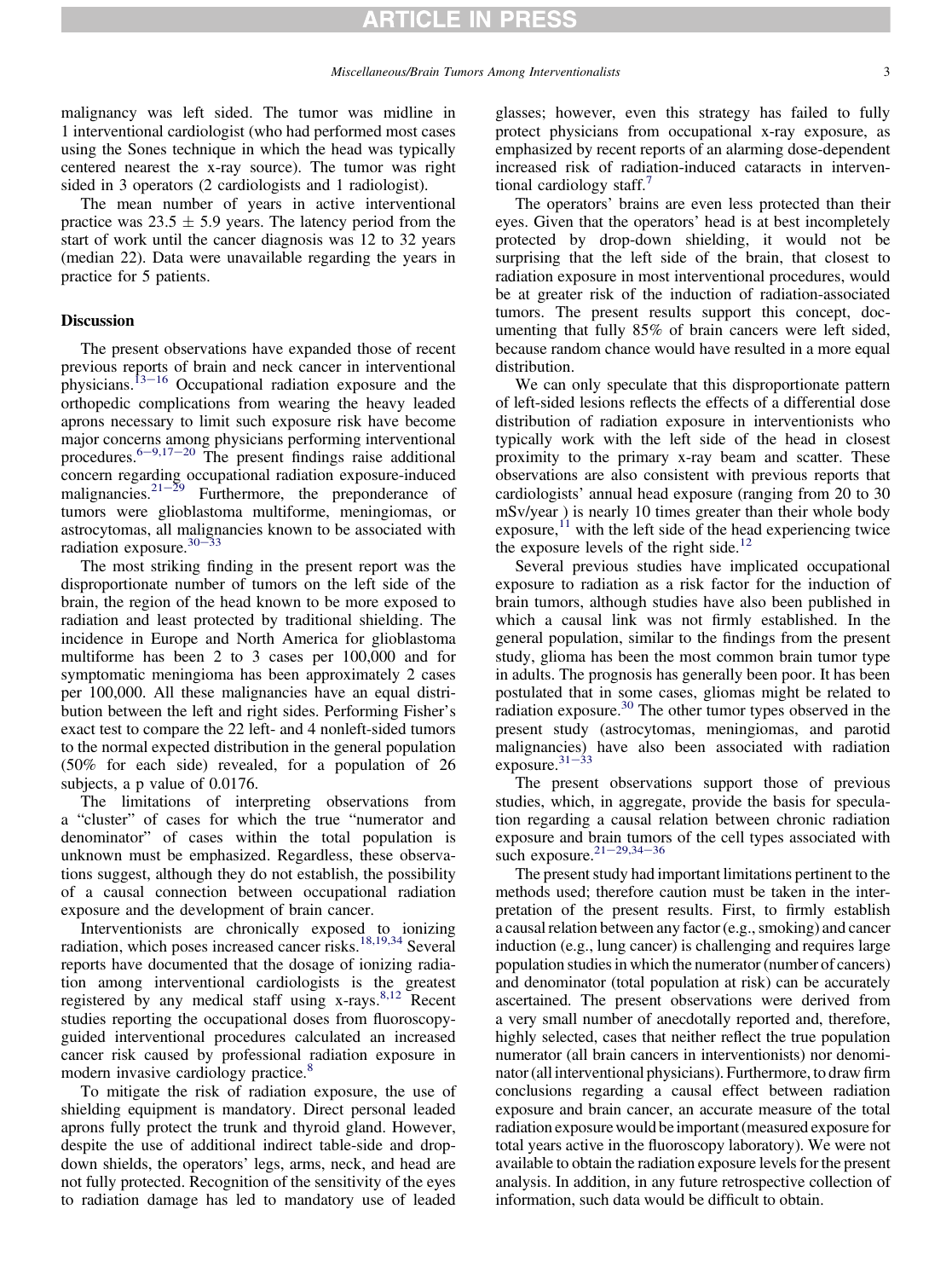## **RTICLE**

### The American Journal of Cardiology [\(www.ajconline.org](http://www.ajconline.org))

<span id="page-3-0"></span>Although the anecdotal nature of the present report has substantially limited firm conclusions, the present cohort undoubtedly represents the minimal number of true brain cancer cases in interventionists. Therefore, at the very least, the present observations should serve to further heighten concerns regarding the safety of chronic occupational radiation exposure and the necessity for additional action on this important issue.

The Multispecialty Occupational Health Group, a joint effort of professional societies dedicated to the study of occupational hazards to interventional physicians has affirmed that the interventional laboratory poses occupational health hazards that must be "acknowledged, better understood, and mitigated to the greatest extent possible."<sup>18-20,34</sup> The Multispecialty Occupational Health Group is presently engaged in epidemiologic studies designed to assess the lifetime cancer risks for interventional physicians. Recognition of the potential harm of radiation has led to long-established standards for occupational exposure, emphasized by the policy of "as low as reasonably achievable." However, recent reports have reaffirmed the hypothesis of a linear-no-threshold model of radiation risk for solid cancers. That hypothesis states that any radiation dose carries with it an associated risk of cancer induction and that the risk increases linearly with an increasing dose<sup>18</sup>; clearly, improved fluoroscopic laboratory radiation safety equipment that affords more complete operator and staff protection is needed. Enhanced awareness, training, and practice of optimal radiation protection methods is essential.

New cases can be reported by contacting the corresponding author, Dr. Roguin (E-mail address: [aroguin@](mailto:aroguin@technion.ac.il) [technion.ac.il](mailto:aroguin@technion.ac.il)).

### **Disclosures**

Dr. Goldstein is an owner of equity in ECLS, Inc., which develops shielding devices for radiation protection. The other authors have no conflicts of interest to disclose.

- 1. Jansen M, Yip S, Louis DN. Molecular pathology in adult gliomas: diagnostic, prognostic, and predictive markers. Lancet Neurol 2010;9:717-726.
- 2. Inskip PD, Linet MS, Heineman EF. Etiology of brain tumours in adults. Epidemiol Rev 1995;17:382-414.
- 3. Blettner M, Schlehofer B, Samkange-Zeeb F, Berg G, Schlaefer K, Schüz J. Medical exposure to ionising radiation and the risk of brain tumours: Interphone study group, Germany. Eur J Cancer 2007;43:1990-1998.
- 4. Loomis DP, Savitz DA. Mortality from brain cancer and leukaemia among electrical workers. Br J Ind Med 1990;47:633-638.
- 5. Grayson JK. Radiation exposure, socioeconomic status, and brain tumor risk in the US Air Force: a nested case-control study. Am J Epidemiol 1996;143:480-486.
- 6. Goldstein JA, Balter S, Cowley M, Hodgson J, Klein LW, Interventional Committee of the Society of Cardiovascular Interventions. Occupational hazards of interventional cardiologists: prevalence of orthopedic health problems in contemporary practice. Catheter Cardiovasc Interv 2004;63:407-411.
- 7. Ciraj-Bjelac O, Rehani MM, Sim KH, Liew HB, Vano E, Kleiman NJ. Risk for radiation induced cataract for staff in interventional cardiology: is there reason for concern? Catheter Cardiovasc Interv 2010;76:826-834.
- 8. Venneri L, Rossi F, Botto N, Andreassi MG, Salcone N, Emad A, Lazzeri M, Gori C, Vano E, Picano E. Cancer risk from professional exposure in staff working in cardiac catheterization laboratory: insights

from the National Research Council's Biological Effects of Ionizing Radiation VII Report. Am Heart J 2009;157:118-124.

- 9. Matanoski GM, Seltser R, Sartwell PE, Diamond EL, Elliott EA. The current mortality rates of radiologists and other physician specialists: specific causes of death. Am J Epidemiol 1975;101:199-210.
- 10. Ait-Ali L, Andreassi MG, Foffa I, Spadoni I, Vano E, Picano E. Cumulative patient effective dose and acute radiation-induced chromosomal DNA damage in children with congenital heart disease. Heart 2010;96:269-274.
- 11. Renaud L. A 5-y follow-up of the radiation exposure to in-room personnel during cardiac catheterization. Health Phys 1992;62:10-15.
- 12. Vañó E, González L, Guibelalde E, Fernández JM, Ten JI. Radiation exposure to medical staff in interventional and cardiac radiology. Br J Radiol 1998:71:954-960.
- 13. Finkelstein MM. Is brain cancer an occupational disease of cardiologists? Can J Cardiol 1998;14:1385-1388.
- 14. Hardell L, Mild KH, Påhlson A, Hallquist A. Ionizing radiation, cellular telephones and the risk for brain tumours. Eur J Cancer Prev 2001;10:523-529.
- 15. Roguin A, Goldstein J, Bar O. Brain tumours among interventional cardiologists: a cause for alarm? Report of four new cases from two cities and a review of the literature. EuroIntervention 2012;7:  $1081 - 1086$ .
- 16. Roguin A, Goldstein J, Bar O. Brain malignancies and ionising radiation: more cases reported. EuroIntervention 2012;8:169-170.
- 17. Jacob P, Rühm W, Walsh L, Blettner M, Hammer G, Zeeb H. Is cancer risk of radiation workers larger than expected? Occup Environ Med 2009;66:789-796.
- 18. Klein LW, Miller DL, Balter S, Laskey W, Haines D, Norbash A, Mauro MA, Goldstein JA, Joint Inter-Society Task Force on Occupational Hazards in the Interventional Laboratory. Occupational health hazards in the interventional laboratory: time for a safer environment. Radiology 2009:250:538-544.
- 19. Miller DL, Klein LW, Balter S, Norbash A, Haines D, Fairobent L, Goldstein JA; Multispecialty Occupational Health Group. Occupational health hazards in the interventional laboratory: progress report of the Multispecialty Occupational Health Group. J Vasc Interv Radiol 2010;21:1338-1341.
- 20. Linet MS, Kim KP, Miller DL, Kleinerman RA, Simon SL, de Gonzalez AB. Historical review of occupational exposures and cancer risks in medical radiation workers. Radiat Res 2010;174:793-808.
- 21. Maffei F, Angelini S, Forti GC, Lodi V, Violante FS, Mattioli S, Hrelia P. Micronuclei frequencies in hospital workers occupationally exposed to low levels of ionizing radiation: influence of smoking status and other factors. Mutagenesis 2002;17:405-409.
- 22. Bigatti P, Lamberti L, Ardito G, Armellino F. Cytogenetic monitoring of hospital workers exposed to low-level ionizing radiation. Mutat Res 1998;204:343-347.
- 23. Maffei F, Angelini S, Forti GC, Violante FS, Lodi V, Mattioli S, Hrelia P. Spectrum of chromosomal aberrations in peripheral lymphocytes of hospital workers occupationally exposed to low doses of ionizing radiation. Mutat Res 2004;547:91-99.
- 24. Barquinero JF, Barrios L, Caballin MR, Miró R, Ribas M, Subias A, Egozcue J. Cytogenetic analysis of lymphocytes from hospital workers occupationally exposed to low levels of ionizing radiation. Mutat Res 1993;286:275-279.
- 25. Bozkurt G, Yuksel M, Karabogaz G, Sut N, Savran FO, Palanduz S, Yigitbasi ON, Algunes C. Sister chromatid exchange in lymphocytes of nuclear medicine physicians. Mutat Res 2003;535:205-213.
- 26. Andreassi MG, Cioppa A, Botto N, Joksic G, Manfredi S, Federici C, Ostojic M, Rubino P, Picano E. Somatic DNA damage in interventional cardiologists: a case-control study.  $FASEB$  J  $2005;19:998-999$ .
- 27. Zakeri F, Hirobe T, Akbari Noghabi K. Biological effects of low-dose ionizing radiation exposure on interventional cardiologists. Occup Med  $(Lond)$  2010;60:464-469.
- 28. Maluf SW, Passos DF, Bacelar A, Speit G, Erdtmann B. Assessment of DNA damage in lymphocytes of workers exposed to X-radiation using the micronucleus test and the comet assay. Environ Mol Mutagen 2001;38:311-315.
- 29. Cardoso RS, Takahashi-Hyodo S, Peitl P, Ghilardi-Neto T, Sakamoto-Hojo ET. Evaluation of chromosomal aberrations, micronuclei, and sister chromatid exchanges in hospital workers chronically exposed to ionizing radiation. Teratog Carcinog Mutagen 2001;21:431-439.